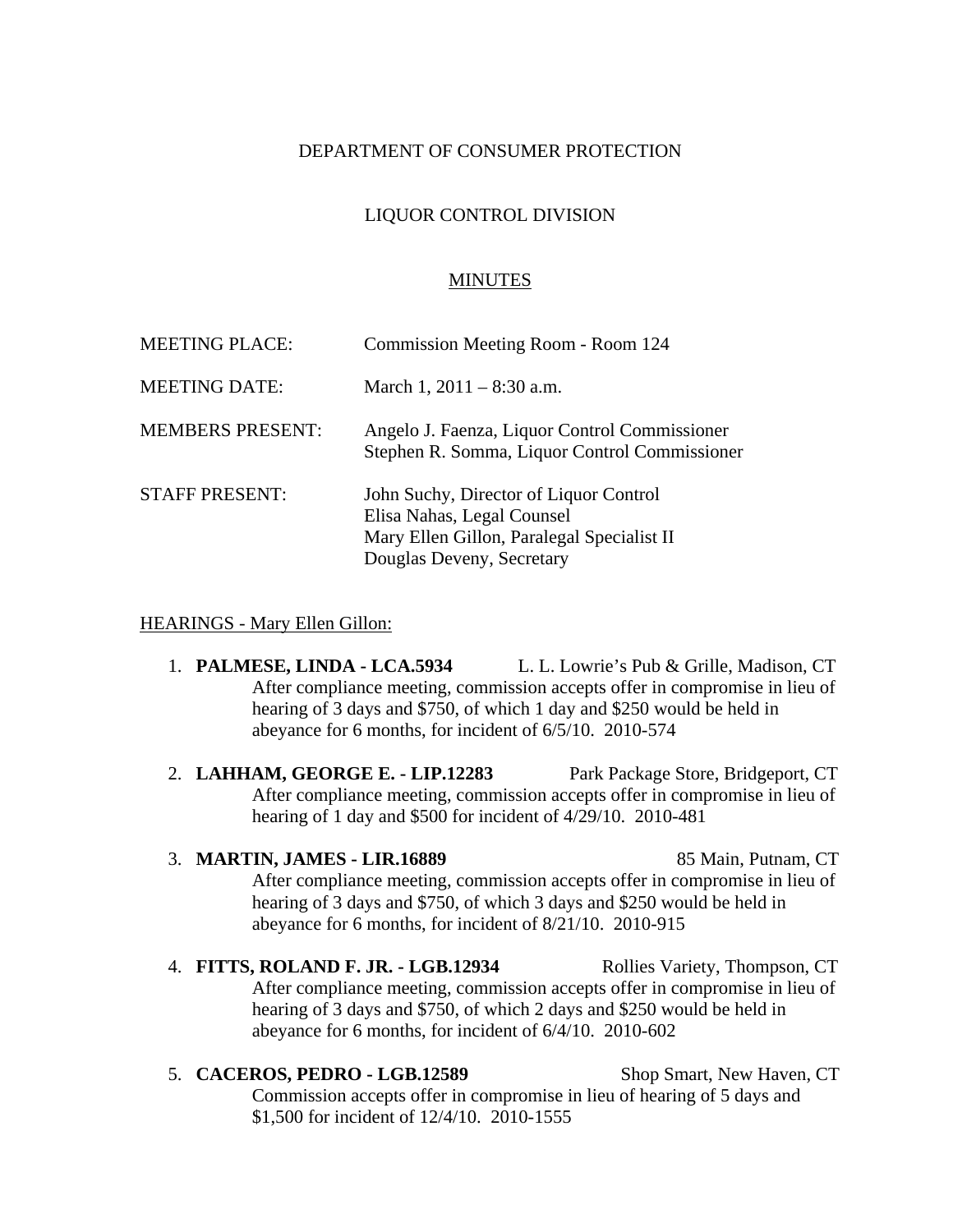Liquor Control Minutes March 1, 2011 Page 2 of 6

- 6. **SHENAS, GREGORY LIP.14521** Red Tops Wine and Liquors, Enfield, CT Commission accepts offer in compromise in lieu of hearing of 3 days and \$750 for incident of 1/22/10. 2011-54
- 7. **TORELLO, JAMES LCA.5053** Toad's Place, New Haven, CT After compliance meeting, commission would accept 5 days and \$17,000, of which 2 days would be held in abeyance for 6 months, for incident of  $10/2/10$ , 10/8/10. 2010-1432, 2010-1293
- 8. **LIEBMAN, DAVID LGB.14343** Trader Joe's, Westport, CT Commission would accept offer in compromise in lieu of hearing of 1 day and \$11,000 for incident of 9/25/10. 2010-1240
- 9. **SHAH, RAJ V. LGB.14511** Kwik Mart, New Britain, CT After review of additional photographs and breakdown of sales, commission requests that formal hearing be rescheduled. 2010-1532
- 10. **HIGHAM, MARY ELLEN LCA.5920** Burke's Tavern, East Lyme, CT Commission accepts offer in compromise in lieu of hearing of \$750 for incident of 1/14/11. 2011-23

# PROVISIONAL PERMITS:

# **11. HERNANDEZ, THOMAS – LGB.14624**

Los Luceros Family Grocery, Stamford, CT Commission takes no action on this application; file returned to agent.

# **12. MANDELENAKIS, JOHN – LRW.4817**

Stafford House of Pizza, Stafford Springs, CT Commission approves to issue provisional permit upon receipt of stipulated agreement, \$500 fee, bill of sale, seller's affidavit. NOTE: COD waiver must be signed by John Mandelenakis.

**13. MILLER, ANITA – LIR.18311** Goldy's Restaurant, New London, CT Commission approves to issue provisional permit upon receipt of stipulated agreement, successful return of CSBI check. Commission approved request to waive COD requirement for provisional permit.

**14. RODGERS, STEPHEN P. – LIT.1800** The Outer Space, Hamden, CT Commission approves to issue provisional permit upon receipt of stipulated agreement, \$500, copy of lease, CT sales and use tax permit. Commission approved request to waive COD requirement for provisional permit.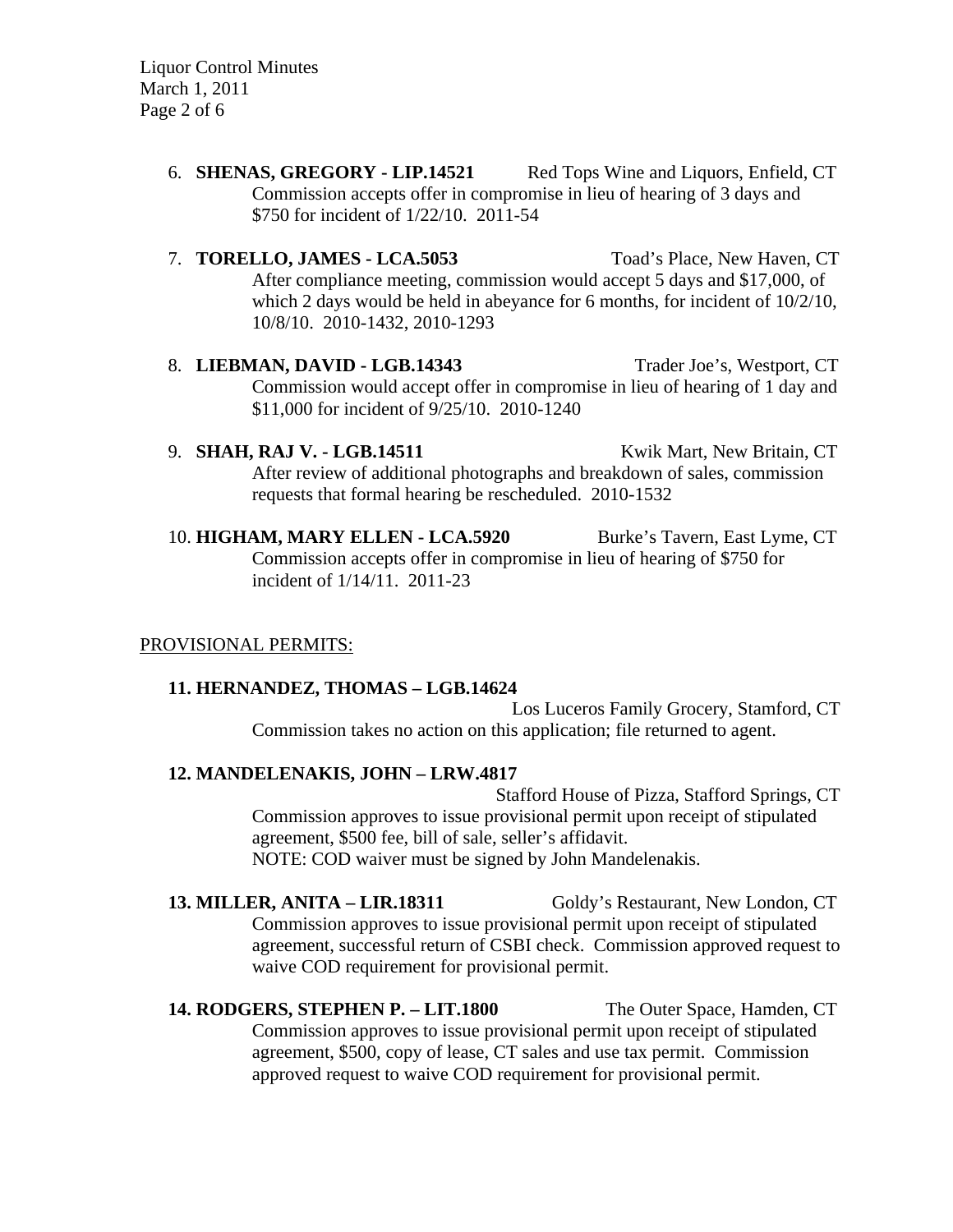Liquor Control Minutes March 1, 2011 Page 3 of 6

> **15. TRAN, VINH – LIR.18305** Mizu Japanese Restaurant, New Haven, CT Commission approves to issue provisional permit upon receipt of stipulated agreement, \$500, bill of sale, copy of CT sales tax permit.

> 16. **HIGHAM, MARY ELLEN – LCA.7272** Burke's Tavern, East Lyme, CT Commission approves to issue provisional permit upon receipt of stipulated agreement, cancel old permit LCA.5920, seller's affidavit, successful return of CSBI check, RESOLVE OPEN CASE 2011-23. Endorse patio. Commission approved request to waive COD requirement for provisional permit.

## PROVISIONAL PERMIT EXTENSIONS:

17. SOSA-POLANCO, FELIX - LGB.14594.P.CW 3 Hermanas, Stamford, CT Commission approved request to extend provisional permit.

### FINAL PERMITS:

| 18. GLOBAL WINE CONCEPTS - LSL.1316<br>Commission approved to issue final permit.          | Saint Helena, CA |
|--------------------------------------------------------------------------------------------|------------------|
| 19. WINE CARE GROUP INC - LSL.1318<br>Commission approved to issue final permit.           | Long Beach, CA   |
| <b>20. HUNTER WINE CELLARS LLC - LSW.614</b><br>Commission approved to issue final permit. | Sebastopol, CA   |

21. AMICI, FRANK - LGB.14522.P.CW ShopRite of Stratford, Stratford, CT Commission approves to issue final permit upon receipt of 8x10 photos of entire interior including all sales area, lockable storage area and trade name sign – AND – complete dates on placard.

#### 22. **BROCHHAUSEN, PETER W. – LGB.14523.P.CW**

ShopRite of Hamden, Hamden, CT Commission approves to issue final permit upon receipt of 8x10 photos of entire interior including all sales area, lockable storage area and trade name sign – AND – complete dates on placard.

23. **O'REILLY, KORI L. – LCA.7243** Smoky O'Grady's, East Hampton, CT Commission approved to issue final permit. Commission approved request to keep invoices off premises at 25 Oilmill Road, Waterford. Endorse patio.

24. **KOULISIS, ALEXANDER – LIR.18259** Basil's, Stafford Springs, CT Commission approved to issue final permit.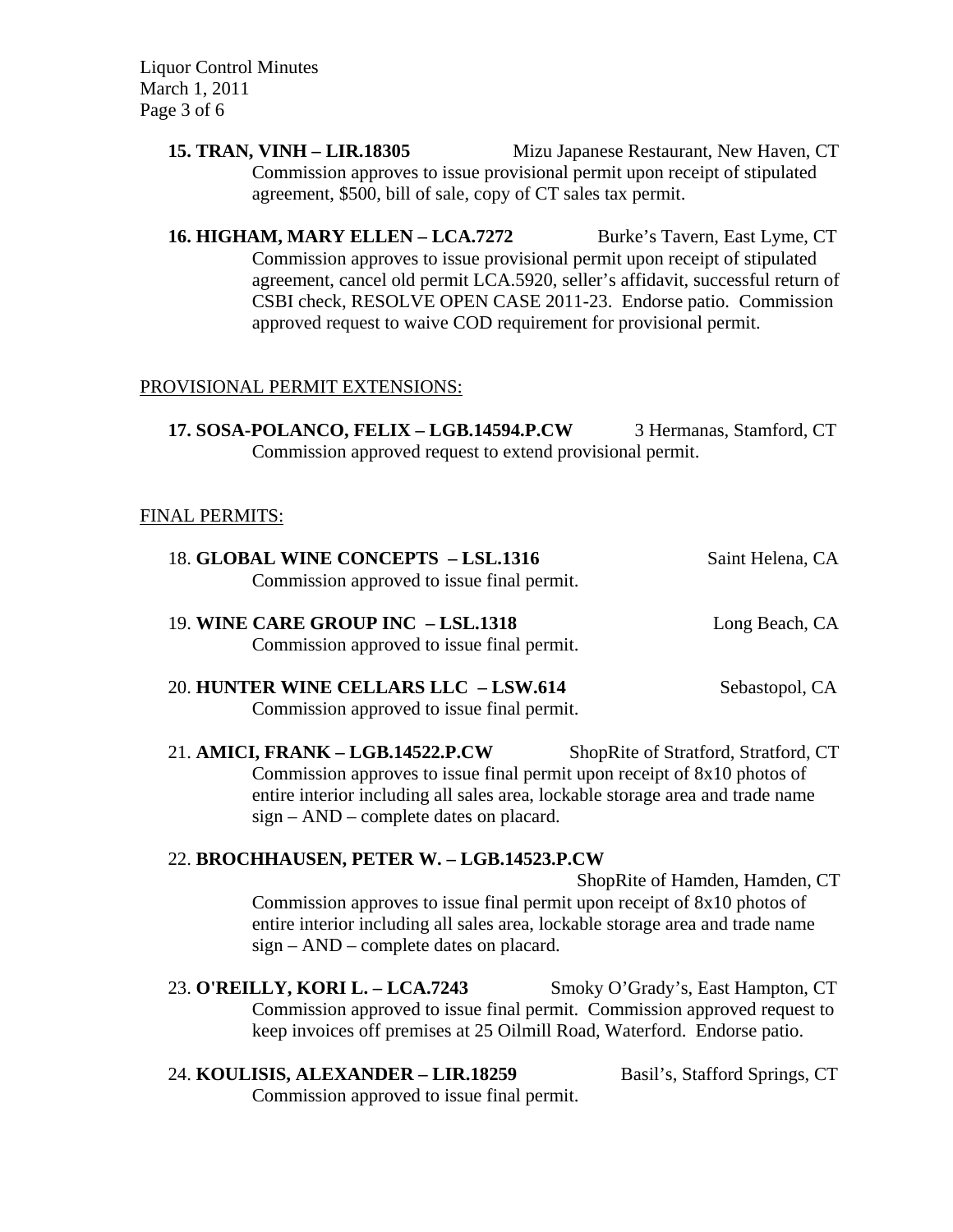Liquor Control Minutes March 1, 2011 Page 4 of 6

> 25. **LI, XIAO JIA – LRW.4786** Toro Sushi Restaurant, Cheshire, CT Commission approved to issue final permit. Endorse no bar.

> 26. **ESPOSITO, RONALD J. – LGB.14611.P.CW** Stop & Shop, West Hartford, CT Commission approves to issue final permit upon receipt of 8x10 photos of interior sales area and storage area.

### 27. **CANALES, GEORGE – LIR.18253**

Village Restaurant & Tavern, Stafford Springs, CT Commission approved to issue final permit.

- 28. **FLAGG, RICHARD A. LCT.321** Flaggstead Smokehouse, Farmington, CT Commission approved to issue final caterer permit.
- 29. **KISH. JULIA LCT.322** Blue Moon Ultra Lounge, Bridgeport, CT Commission approved to issue final caterer permit.

## 30. **BROWN, CHARLES P. – LCT.320**

Flik Independent Schools by Chartwells, New Haven, CT Commission approved to issue final caterer permit.

### 31. **RUBIN, RICHARD J. – LRW.4805**

La Cascada Columbiana – Restaurant & Bakery, New Haven, CT Commission approves to issue final permit upon receipt of publication notice.

32. **SOULA, CARLOS – LRW.4780** Casa Brazil LLC, Bridgeport, CT Commission approves to issue final permit upon receipt of publication notice. Endorse no bar.

33. **OLSHANSKY, JOSHUA – LIR.18131** On The Border, Orange, CT Commission approves to issue final permit upon receipt of publication notice.

# 34. **ROBINSON, GREGORY A. – LRW.4782.P.CW**

Captain's Pizza, New London, CT Commission approves to issue final permit upon receipt of publication notice.

### OTHER:

- 35. **MOSKEY, THEODORE M. LIC.1962** Polish National Home, Middletown, CT Commission approved to remove on stipulation due to hardship – subject to agents final inspection and review. Commission approved the use of partitions as described in letter to commission.
- 36. **PATEL, JATIN M. LGB.13844** Neighborhood Mini Market, Waterbury, CT Commission approved request for transfer of interest.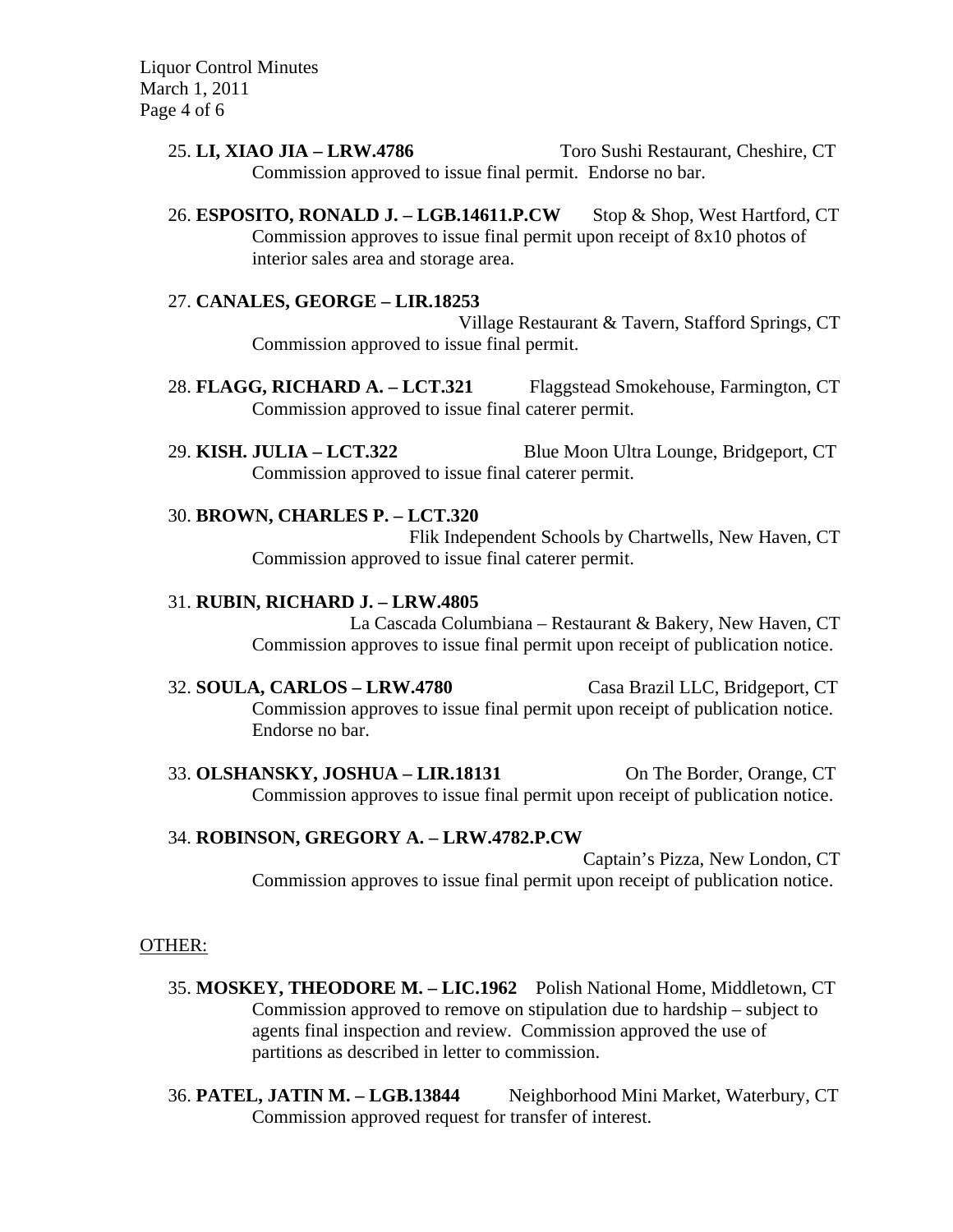- 37. **BONAVITA, CARMELA LIP.14792** World Liquors, New Britain, CT Commission approved change in trade name from "World Liquors" to "Good Life Liquors".
- 38. **HARRISON, BRUCE B. LIC.1741** Concordia Lodge #20, Torrington, CT Commission approved Michael B. Clapps as substitute permittee.
- 39. **PERDOMO, VICTOR LGB.14414** Dinero Grocery, Hartford, CT Commission approved Alejandra G. Perdomo as substitute permittee.
- 40. **HERSKOWITZ, EDMUND LIR.16954** 99 Restaurant & Pub, Torrington, CT Commission approved Gretchen M. Chiasson as substitute permittee.
- 41. **LACHANCE, JAMES LIR.15338** 99 Restaurant & Pub, Bristol, CT Commission approved Matthew G. Keal as substitute permittee.
- 42. **CRAWFORD, KEVEN B. LIR.15389** 99 Restaurant & Pub, Wallingford, CT Commission approved Edmond Herskowitz as substitute permittee.
- 43. **TIERNEY, TIMOTHY P. LIR.16475** 99 Restaurant & Pub, Cromwell, CT Commission approved James R. Lachance as substitute permittee.
- 44. **MORGAN, MONICA LIH.1686-C** Clarion Hotel, Bristol, CT Commission approved Ken Spino as substitute permittee.
- 45. **HOUGHTON, CHRISTOPHER J. LIH.1762-A** Litchfield Inn, Litchfield, CT Commission approved Monica Morgan as substitute permittee.

#### 46. **MARLOW, CHRISTINA M. – LGC.51**

New London Country Club, Waterford, CT Commission approved Tina Anne Wazny as substitute permittee.

- 47. **TARQUINO, GARY LFB.132** Sports Haven, New Haven, CT Commission approved Janis Pacileo as substitute permittee.
- 48. **TARQUINO, GARY LFC.45** Sports Haven, New Haven, CT Commission approved Janis Pacileo as substitute permittee.
- 49. **TARQUINO, GARY LFG.39** Sports Haven, New Haven, CT Commission approved Janis Pacileo as substitute permittee.

Adjourned at 9:16 a.m.